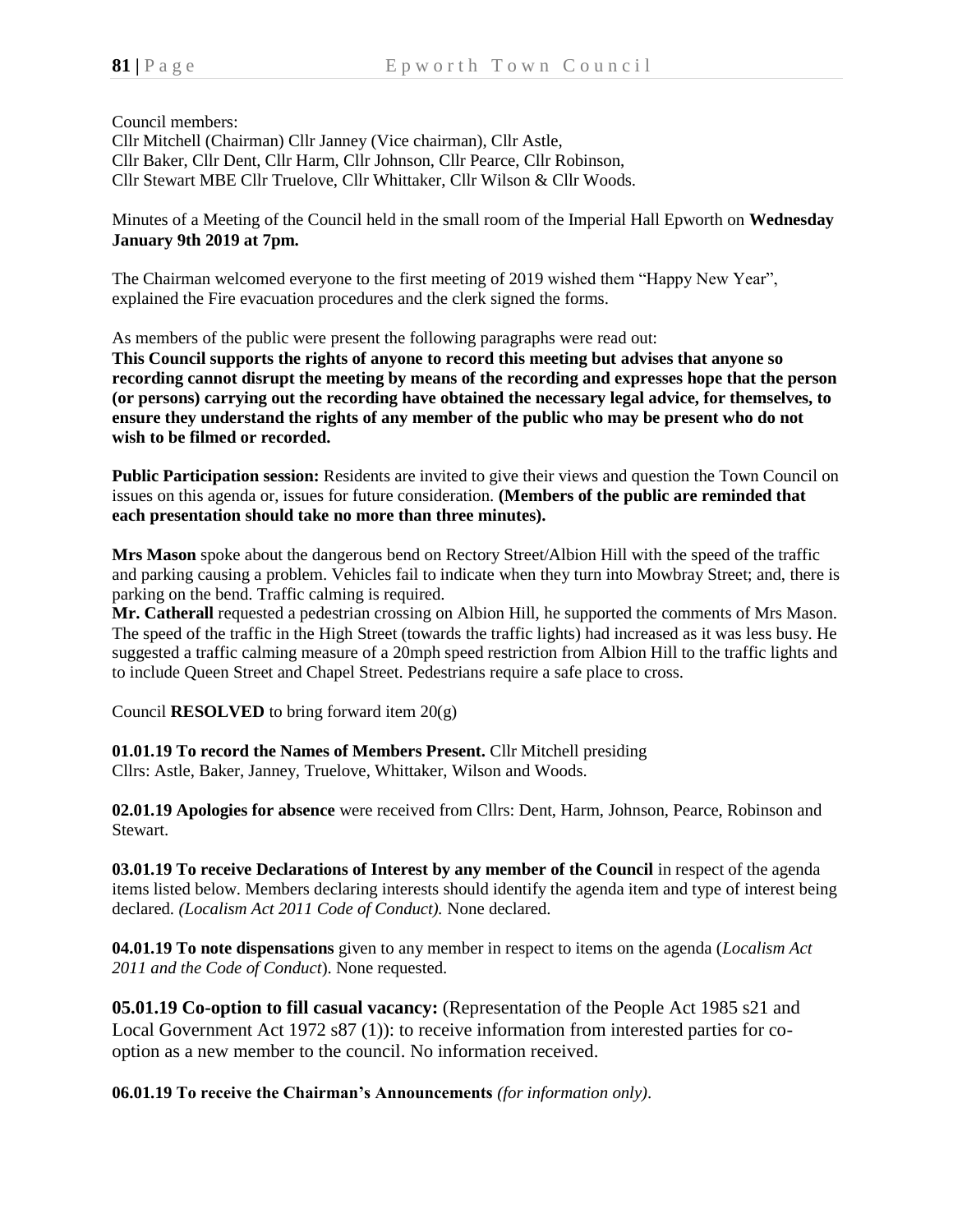The Chairman announced that there would be an extra-ordinary meeting the following week on Tuesday 15th January and, that the council had been notified by North Lincolnshire Council that there would be an event on January 17th at Winterton between 7 and 9pm to celebrate the "Great British Spring Clean", an open invitation if anyone is interested (details from the clerk).

**07.01.19 To receive the Ward Councillor's Report** (*for information only*). Ward councillor not present.

**08.01.19 To receive the Clerk's Report** *(for information only).*

**Additional Extra-ordinary full council meeting** scheduled for Tuesday January 15th.

**Clerks training**: the clerk will be out of the office on the morning of Thursday January 10th for a discussion meeting with ERNLLCA for clerks whose councils will be reducing in number to discuss committee management, standing orders, quorum…

**Kings Head Croft – closed churchyard wall**: forms sent to builders, one declined work, second met on site, third yet to reply. No quotations received to date.

**Kings Head Croft fenced area gate repair**: clerk has ordered new "spring" from Playdale for gate to enable automatic closing.

**Kings Head Croft: hedge** trimmed and now tidy; coat of preservative for fence scheduled this week. **Police & Crime Commissioner**: reminder that Keith Hunter has been invited and agreed to attend the February meeting of the council – clerk to send reminder.

**Clerks & Councils Direct magasine:** contains an article on "Meetings & procedures" hard copy available in the office.

**Tree Survey**: scheduled date for survey Tuesday January 8th 2019 – survey carried out.

**Clerks training**: Roles and responsibilities of the Financial Officer scheduled for Wednesday February 6th at Barton.

**Winter Planting Scheme**; forms completed and sent in time; waiting to hear from NLC of confirmation of grant before authorising project work and invoicing before January 19th. Applications still waiting for cabinet meeting as of January 8th 2019

**Axholme Landscapes – Cemetery path wo**rks – scheduled for spring 2019, warmer weather required for product to work correctly.

**Internal Audit**: clerk has written to 3 firms for quotations for the end of year internal audit March 2019. Two of the three firms contacted have replied that they are not "registered" to carry out audit work. The clerk has contacted the third company to discuss the work involved and timescales and asked for quotation for February meeting of the council.

Clerks report noted.

**09.01.19 To resolve Draft Minutes of Meeting** of the Council held on Tuesday December 4th 2018 copies of which have been previously circulated, for approval and signature. Noting a spelling mistake on page 77 "31 $\rm s^{th}$ " and a grammatical error on page 72 – the Turbary Road "would be" an agenda item; with these corrections proposed by Cllr Baker seconded by Cllr Janney **RESOLVED** an accurate record and signed by the Chairman.

**10.01.19 To dispose of any business,** if any, remaining from the last meetings. Cllr Baker noted that the Playdale cheque had been approved by the Environment Committee; he believed "the committee" were to have inspected the work to satisfy themselves before the payment was made. Cllr Baker felt the quantity and quality of work was not considered "value for money" and expressed disappointment that the resolution of the council had not been properly carried out.

Minute 16.12.18 council resolution that Mr Stewart would be written to; whilst Cllr Janney explained there was no need for the letter, the clerk acknowledged her oversight a letter would be sent ASAP;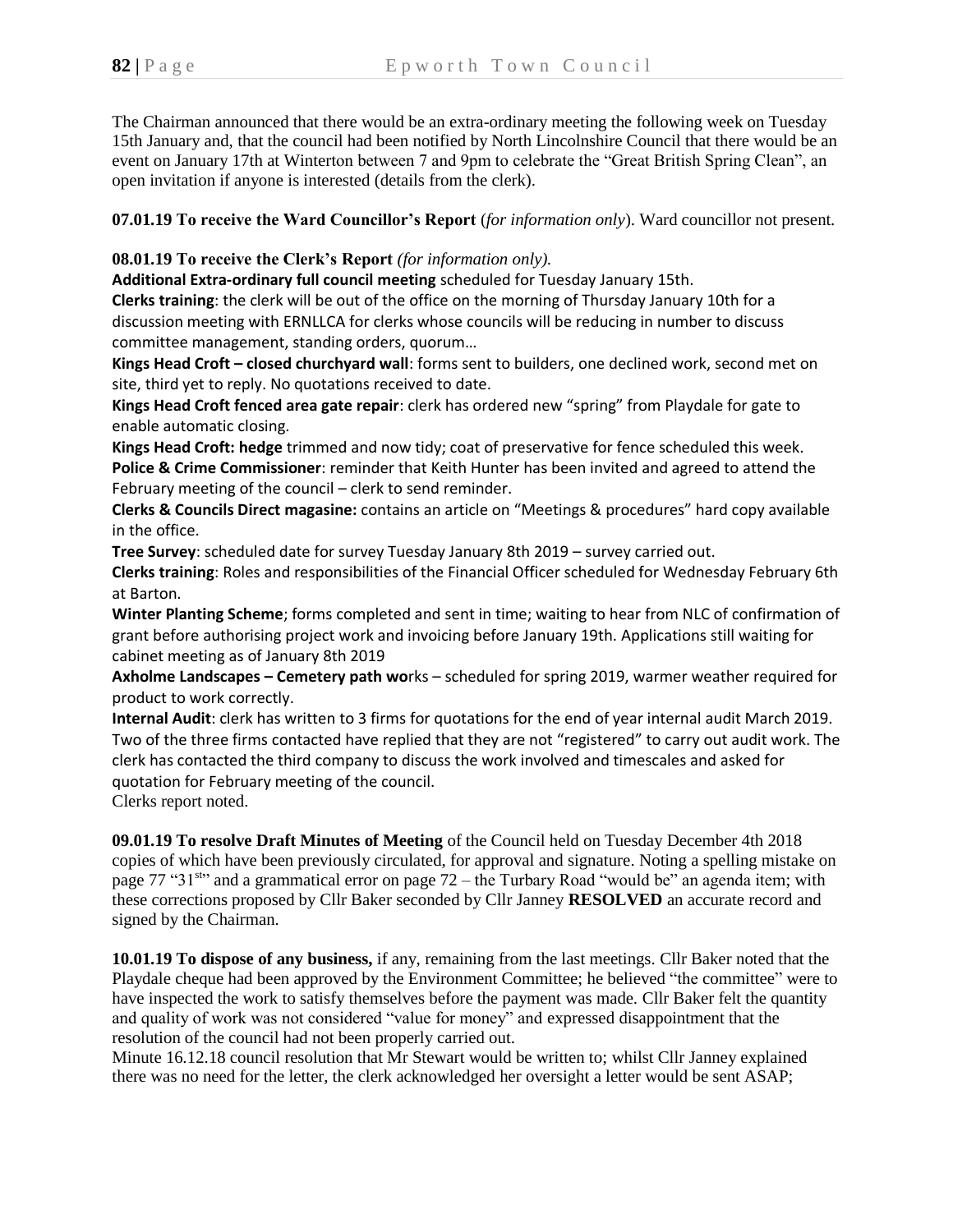Page 77; there had been no discuss/decision on the tree works (at Kings Head Croft), the Chairman advised that this would be an agenda item for the extra-ordinary meeting.

**Item 20 (g) Environment Committee** proposal to write to North Lincolnshire Council re pedestrian safety on roads around the new Co-Operative store.

- New Co-op site problem with unloading wagons
- Planning condition to use exit onto Albion Hill but parked vehicles preventing use of exit
- Impact on pedestrian safety
- Mowbray Street/Rectory Street junction a problem
- Speeding traffic
- Faded road markings request re-paint
- Parking on pavement close to bend
- Propose write to North Lincolnshire Council requesting site survey re traffic, parking and pedestrian access
- Propose pedestrian crossing and speed restriction

Proposed by Cllr Mitchell seconded by Cllr Whittaker and **RESOLVED** to write to North Lincolnshire Council requesting a site survey and assessment.

## *Three members of the public then left the meeting*.

**11.01.19 Internal Control:** to receive a copy of the bank statements and balanced November account sheet for approval and signature of the Chairman. Proposed by Cllr Truelove seconded by Cllr Wilson **RESOLVED** an accurate account and signed by the Chairman.

**12.01.19 Internal Control:** to receive a copy of the budget sheet to date, April 2018 to March 2019 for approval and signature by the Chairman noting budget heading overspends and resolving to "vire" funds from reserves if required. Proposed by Cllr Wilson seconded by Cllr Baker **RESOLVED** an accurate record and signed by the Chairman.

## **13.01.19 Internal Control: To receive information regarding payments on the Financial Statements**

**(***such as direct debits and credit payments*) approved by the Town Clerk since the last meeting of the Town Council, under powers granted by the Local Government Act 1972 s101 and in accordance with Council Policy.

NOTE: banking dates are approximate and may vary from those listed

| 10.12.18 | $1011$ . Othining throw the upproximate that they vany from those hoted<br>R Wallace & Son | Re-open burial D Catley B384            | £100.00   |
|----------|--------------------------------------------------------------------------------------------|-----------------------------------------|-----------|
| 20.12.18 | R Wallace & Son                                                                            | re open burial D Osborne B375           | £100.00   |
|          |                                                                                            |                                         |           |
|          |                                                                                            |                                         |           |
|          |                                                                                            |                                         |           |
|          |                                                                                            |                                         |           |
|          | <b>Cheques paid</b>                                                                        |                                         |           |
| 02.01.19 | 104199                                                                                     | Arien Signs replacement for lost cheque | £60.00    |
| 04.12.18 | 104193                                                                                     | Playdale soft surface repairs           | £1,989.54 |
|          |                                                                                            |                                         |           |
|          |                                                                                            |                                         |           |
|          | <b>Cancelled cheques</b>                                                                   |                                         |           |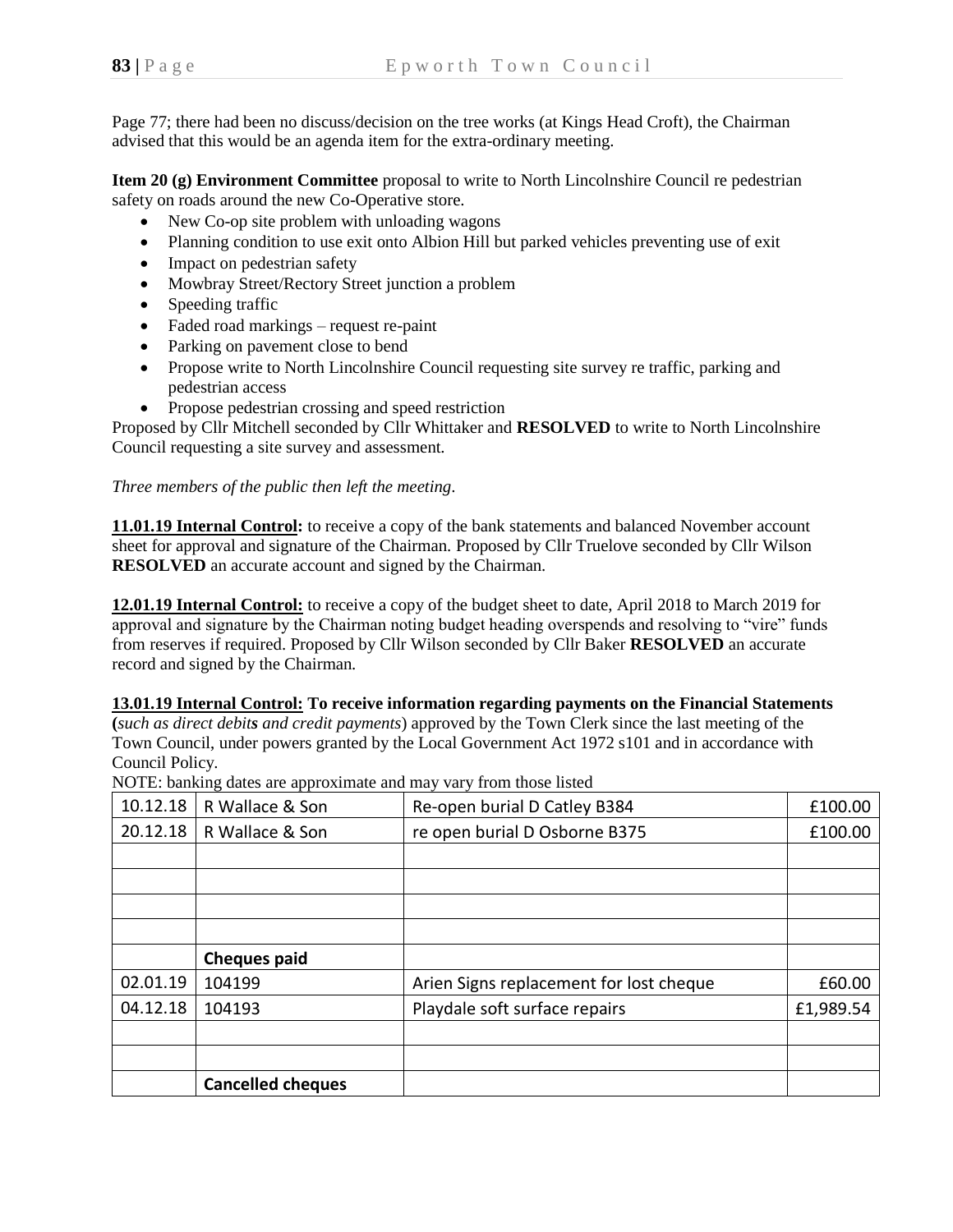| 04.12.18 | 104184             | Arien Signs cheque lost in post        | £60.00 |
|----------|--------------------|----------------------------------------|--------|
|          |                    |                                        |        |
|          | DD payments        |                                        |        |
| 22.01.19 | <b>HSBC</b>        | <b>Bank charges</b>                    | £22.20 |
| 25.01.19 | O <sub>2</sub>     | Call charges                           | £20.87 |
| 01.01.19 | North Lincolnshire |                                        |        |
|          | Council            | Trade waste Epworth Cemetery           | £21.54 |
| 19.12.18 | ВT                 | Telephone & internet (+ cloud storage) | £91.68 |

Noted cheque 104193 not supported by Cllr Baker.

Proposed by Cllr Janney seconded by Cllr Wilson and **RESOLVED** financial information noted, Chairman to sign the schedule.

# **14 01.19 Internal Control: To resolve January cheques for payment** as presented on the following

|        |                           | <b>Total cheques for payment</b>           | £606.29 |
|--------|---------------------------|--------------------------------------------|---------|
|        |                           |                                            |         |
| 104203 | Council                   | Croft                                      | £492.00 |
|        | North Lincolnshire        | Supply & fit replacement bin at Kings Head |         |
| 104202 | C Maguire                 | 2019 Desk diary                            | £3.29   |
| 104201 | <b>Arrow Publications</b> | February 1/2 page article                  | £66.00  |
| 104200 | Epworth Imperial Hall     | Room hire 4th & 18th December              | £45.00  |

schedule *(Local Government Act 1972 as amended).*

Proposed by Cllr Astle seconded by Cllr Wilson and **RESOLVE**D cheques for payment as presented. Schedule to be signed by Chairman.

## **15. 01.19 Planning: Town & Country Planning Act 1990 (as amended)**

**To resolve: PA/2018/2399** application to crown lift beech tree identified as T75 in and subject to Tree Preservation Order (Epworth No.1) 1977

Site location: 4 Townside Cottages, Tottermire Lane, Epworth

Proposed by Cllr Baker seconded by Cllr Truelove and **RESOLVED** no observations.

**16.01.19 Turbary Road**: to receive a quotation for annual maintenance and resolve whether to meet the costs of the additional road chippings.

- Ouotation for £2000.00 for annual repair and maintenance (plus cost of additional chippings) from APS Movements
- Note letter via email sent to North Lincolnshire Council (requesting additional contribution) 18th October 2018
- Stone unspecified additional cost
- Previous agreement with North Lincolnshire Council to share costs
- Councillors opinion that road standard OK

Proposed by Cllr Whittaker seconded by Cllr Astle **RESOLVED** to pay £2000.00 only no additional stone

## **17.01.19 Finance Committee:**

**(a) To resolve draft minutes** from Finance Committee meeting of Thursday December 20th 2018 copies of which have been previously circulated for approval and signature. Proposed by Cllr Baker seconded by Cllr Mitchell **RESOLVED** an accurate record and signed by the Chairman.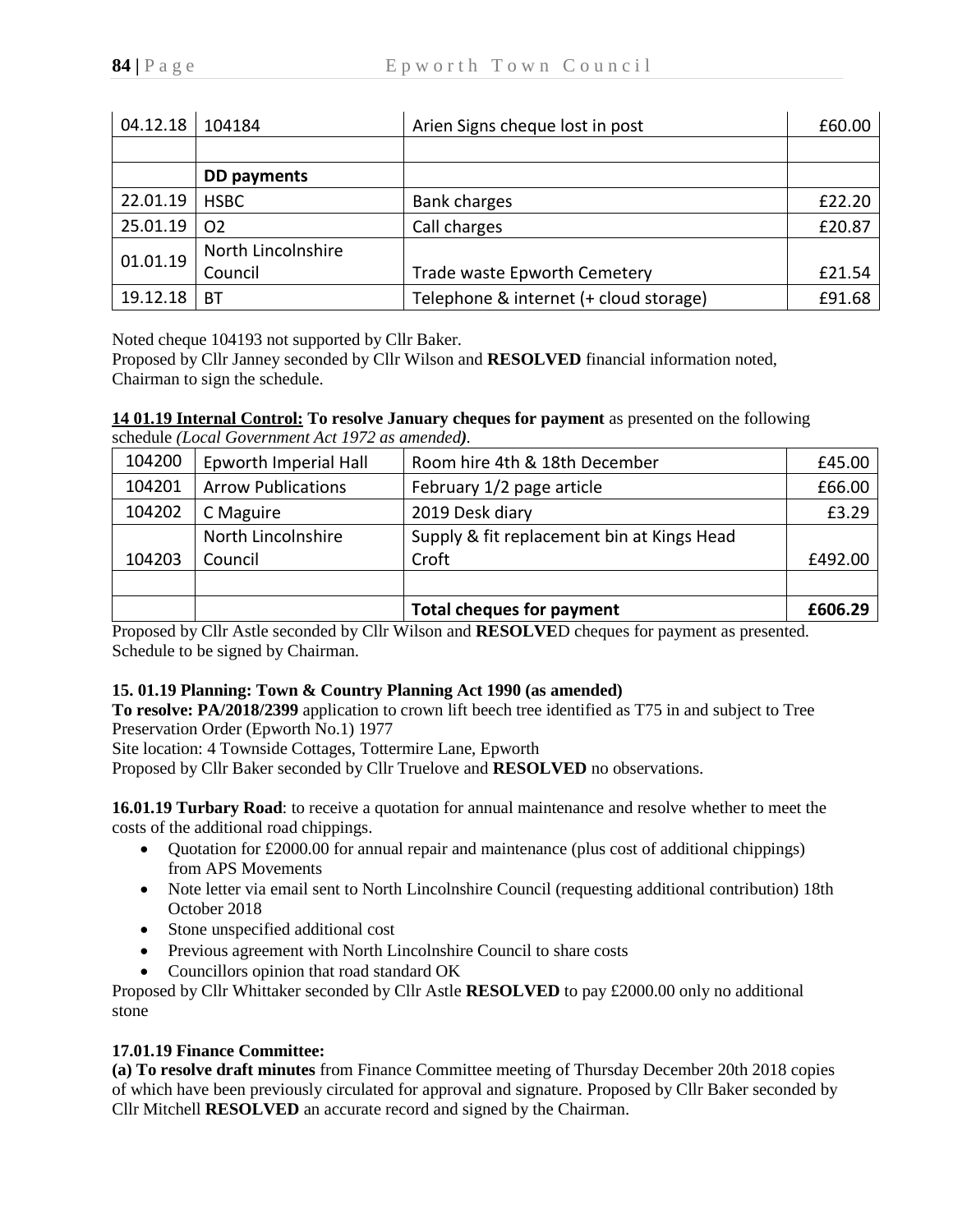**(b) Local Government Act 1972 section 137** grant application: to receive an application from Epworth Music Day for  $\text{\pounds}1235.00$  (one thousand two hundred and thirty five pounds) – Committee recommendation to support the application. Proposed by Cllr Janney seconded by Cllr Whittaker **RESOLVED** to grant £1235.00 (one thousand two hundred and thirty five pounds). **(c)** to receive and resolve the precept request for 2019/2020.

- Intense discussion
- Level of cash reserve noted
- Future precept (at town/parish council level) may be capped
- Intention to maintain local precept at same level as last year

Proposed by Cllr Baker to precept £57861.73 as draft document seconded by Cllr Truelove (subject to any arithmetical errors) Recorded vote:

In favour Cllrs Mitchell, Astle, Baker, Janney, Truelove, Whittaker and Woods. **RESOLVED**. Cllr Wilson abstained.

*7.55pm Member of the public Peter Barnard – Epworth Music Day entered meeting was advised by the Chairman that the grant application had been approved. He said that 40 groups had already signed up to attend the event, then left the meeting.*

**(d)** to receive and resolve whether or not to accept the North Lincolnshire Council precept grant of £2861 (two thousand eight hundred and sixty one pounds) with the attached conditions.

- Noted not discussed by Finance Committee and not taken into account in budget figures.
- Conditions: Community Emergency Plan working group update meeting planned.
- On-line portal used by clerk
- Transparency Code information on web-site
- Financial Reserves Policy approved in 2018 and previously submitted to North Lincolnshire Council – on web-site
- Neighbourhood Plan considered by council noted in minutes 2018
- Community Level Service Agreements verge  $&$  footpath grass cutting under discussion evidenced in minutes
- Grant £2861.00 (two thousand eight hundred and sixty one pounds)

Proposed by Cllr Baker seconded by Cllr Whittaker **RESOLVED** to apply for the grant.

## **18.01.19 Cemetery items:**

**(a)** to resolve draft minutes of meeting of Tuesday December 11th 2018 copies of which have been previously circulated for approval and signature. Proposed by Cllr Baker, seconded by Cllr Wilson **RESOLVED** a true record and signed by the Chairman.

**(b)** to propose the purchase of a dried flower arrangement for the Chapel of Rest. Vase provided by Cllr Truelove. Proposed by Cllr Baker seconded by Cllr Wilson and **RESOLVED**.

**(c)** to propose the purchase of a "CAUTION restricted view" notice

- Part of Cemetery risk assessment
- Position inside gateway on approach to A161
- Proposed by Cllr Baker seconded by Cllr Truelove and **RESOLVED**

**(d)** to propose that the first and second floor of cemetery Lodge are not used with provision for storage elsewhere.

- Committee recommendation
- Long discussions

Proposed by Cllr Baker seconded by Cllr Astle to accept the committee recommendation (until further notice) **RESOLVED** 4 in favour, 2 against 2 abstentions.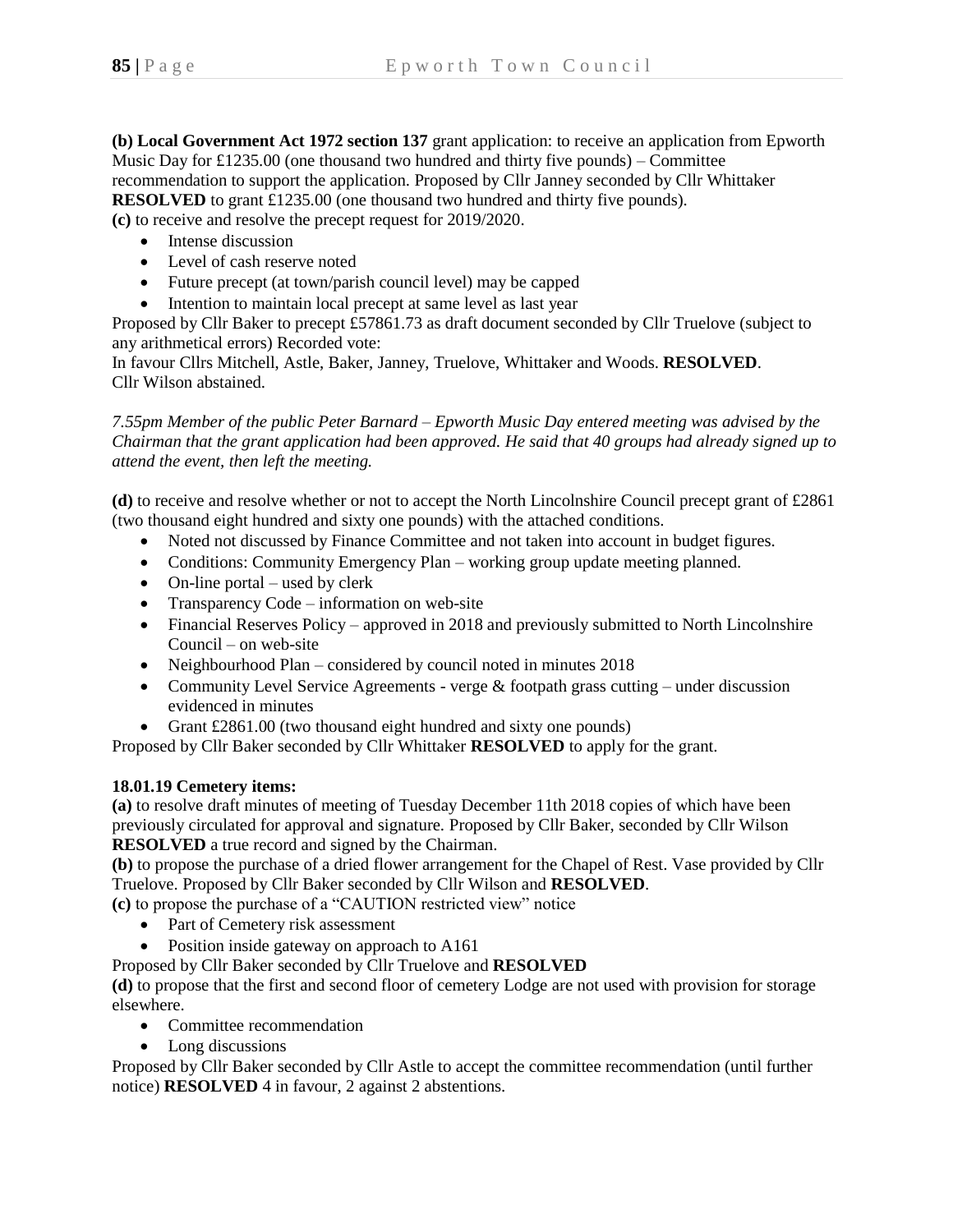**(e)** to propose that the council purchase 10 cremation plot markers from Samuel Jacob Memorials (quotation £248.30). Proposed by Cllr Truelove seconded by Cllr Wilson and **RESOLVED**.

**(f)** to propose that the Cemetery grounds are not to be used for public parking on grounds of safety Area under discussion grassed area in front of Cemetery Lodge

Proposal "Legitimate use for visitors to Cemetery Lodge, Chapel of rest and grounds only" Proposed by Cllr Janney seconded by Cllr Truelove and **RESOLVED**.

## **19.01.19 Heritage Project Committee;**

**(a)** to resolve draft minutes of meeting of Tuesday December 18th 2018 copies of which have been previously circulated for approval and signature. Proposed by Cllr Janney seconded by Cllr Wilson **RESOLVED** a true record and signed by the Chairman.

**(b)** to receive an update from the clerk on correspondence relating to this matter and resolve the way forward. Correspondence would be presented as an agenda item meeting of Tuesday January 15th.

## **20.01.19 Environment Committee:**

**(a)** to resolve draft minutes from a meeting of Thursday 13th December 2018 copies of which have been previously circulated for approval and signature. Proposed by Cllr Astle seconded by Cllr Truelove and **RESOLVED** a true record.

**(b)** proposal to purchase an additional 10 heavy duty hanging baskets and brackets (£459.25 plus VAT) and 14 matting and wicks for existing baskets (£29.60 plus VAT). Proposed by Cllr Astle seconded by Cllr Truelove and **RESOLVED**.

**(c)** to propose the purchase of an additional 6 large size high-viz vests with "Epworth Town Council" on the back of each. Proposed by Cllr Astle seconded by Cllr Truelove and **RESOLVED**.

**(d)** to discuss and resolve the permanent siting of a "silent soldier"

- Use the hollow metal framed figure
- Cemetery Committee recommend in grassed circle beyond archway
- Committee precept for base for permanent siting at Cemetery
- Proposed by Cllr Truelove seconded by Cllr Woods and **RESOLVED**.

**(e)** to request the Epworth Town Council asks "Tunes" nurseries to provide the quotation for hanging baskets. Committee recommendation. Proposed by Cllr Astle seconded by Cllr Truelove and **RESOLVED**.

**(f)** Handyman: proposal for short term contracts as/when required. Proposed by Cllr Astle seconded by Cllr Mitchell and **RESOLVED** to continue with current practice to obtain quotations for specific projects as they arise.

**(g)** item discussed as above

## **(h) Additional item from Environment Committee minutes:**

- Proposal that clerk arranges meeting with PCC re closed churchyard maintenance
- Noted that the council has not been approached by the PCC with any issues

Proposed by Cllr Mitchell that the clerk arranges a meeting seconded by Cllr Astle on a recorded vote In favour Cllrs Mitchell, Astle, Truelove, Wilson and Woods. Against Cllrs Baker & Janney. Abstention Cllr Whittaker. **RESOLVED** clerk to arrange meeting.

**21.01.19 Parking Epworth**: to receive copy correspondence and resolve a response.

- Letter sent to North Lincolnshire Council December 18th 2018
- Email response from (Ward) Cllr Robinson "response will be considered (by North Lincolnshire Council) @ regeneration meeting in February
- Proposal to reply with question as to why proposals not being considered and previous proposals not being actioned?

Proposed by Cllr Baker seconded by Cllr Astle to write to the MP (Andrew Percy) **RESOLVED**.